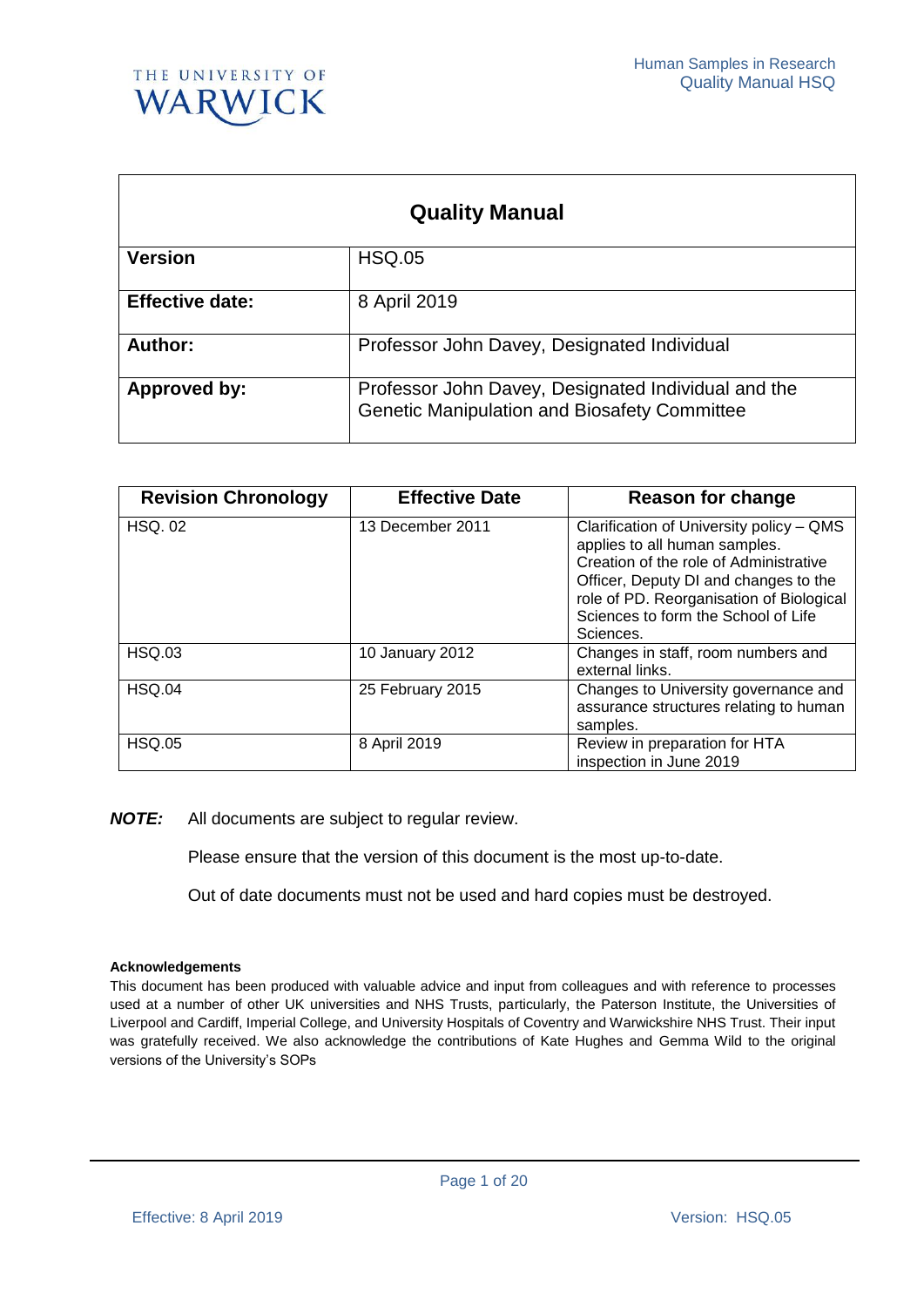

# **Quality Manual**

## **Contents**

- 1 Purpose
- 2 Background
	- 2.1 Human Tissue Act 2004 (HT Act)
	- 2.2 Human Tissue Authority (HTA)
	- 2.3 HTA Licensing
	- 2.4 HTA Codes of Practice
	- 2.5 HTA Standards
- 3 The University's HTA Licence
- 4 Quality Management System (QMS)
- 5 Governance and management structure
- 6 Responsibilities
	- 6.1 Licence Holder
	- 6.2 Licence Holder's Representative
	- 6.3 Designated Individual (DI)
	- 6.4 Deputy Designated Individual (Deputy DI)
	- 6.5 Persons Designated (PD)
	- 6.6 Lead Investigator or Person Responsible
	- 6.7 Individual Researchers
	- 6.8 Head of Department
- 7 Compliance
- 8 Governance Framework
	- 8.1 Human Samples Steering Group (HSSG)
	- 8.2 Genetic Manipulation and Biosafety Committee (GMBSC)
	- 8.3 University Health and Safety Executive Committee (UHSEC)
	- 8.4 University Research Ethics and Governance Committee (UREGC)
	- 8.5 Audit Committee
	- 8.6 Senate
	- 8.7 Council
- 9 Standard Operating Procedures (SOPs)
- 10 Training and registration
- 11 Advice and guidance
- 12 Monitoring and audit
- 13 Complaints
- 14 Definitions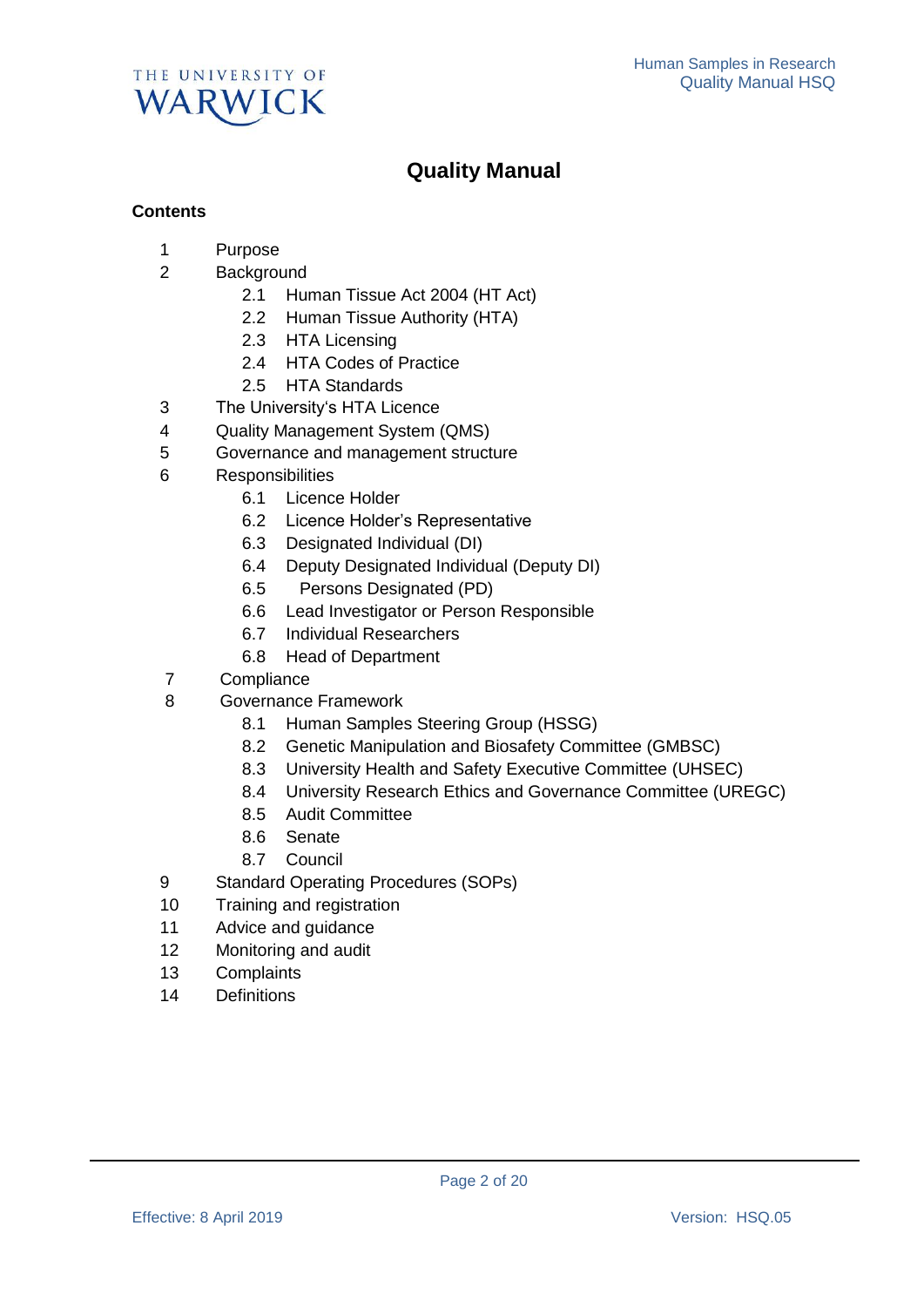

# **Quality Manual**

## **1. Purpose**

The purpose of this Quality Manual is to document the University's Quality Management System (QMS) for the governance of the acquisition, storage, use and disposal of human samples for research to ensure that all staff and students understand the necessary requirements and procedures covered by the Human Tissue Act 2004 (HT Act), the Human Tissue Authority's (HTA) Codes of Good Practice, the University's HTA licence for research and the University's Human Samples in Research Quality Manual.

## **2. Background**

This Quality Manual forms part of the University's Quality Management System (QMS) for the governance of the acquisition, storage, use and disposal of human samples for research. Successful implementation of the QMS will ensure that all research involving human samples is carried out in compliance with the licensing obligations of the Human Tissue Act and to the standards required by the HTA and the University of Warwick. It is important that the research community and the public have confidence that all human samples for research are acquired lawfully and with appropriate consent, and are stored, handled, used and disposed of respectfully, sensitively and responsibly.

**The University requires that research using material of human origin, from the living or deceased, cellular or acellular, or whether the material is classed as relevant or not under the HT Act, should meet the standards of quality management as set out in the Human Samples in Research Quality Manual.**

The key quality objectives are to establish an effective QMS that will:

- continue to evolve to demonstrate an enduring commitment to quality improvement;
- provide a robust but practical framework for compliance with the licensing obligations of the HT Act and to the standards required by the HTA;
- be an integral component of the University's research governance framework;
- have the confidence of and be fully embedded into practice by all researchers;
- engender the highest levels of trust and confidence in our stakeholders and the broader public;
- enhance the University's reputation for the delivery of research of the highest quality and ethical standards.

## **2.1 Human Tissue Act 2004 (HT Act)**

The purpose of the HT Act is to provide a consistent legislative framework for issues relating to collection, storage, use and disposal of human tissue (including organs and whole bodies). It applies to England, Wales and Northern Ireland. There is separate legislation in Scotland (Human Tissue Act (Scotland) 2006).

The HT Act allowed for the establishment of the HTA in April 2005 as the regulatory and licensing authority and enabled licences to be issued to organisations storing tissue for human application (i.e. the use of human tissue to treat patients, for example, transplantation) from April 2006 and licences for all other activities (i.e. scheduled purposes, such as research) from September 2006.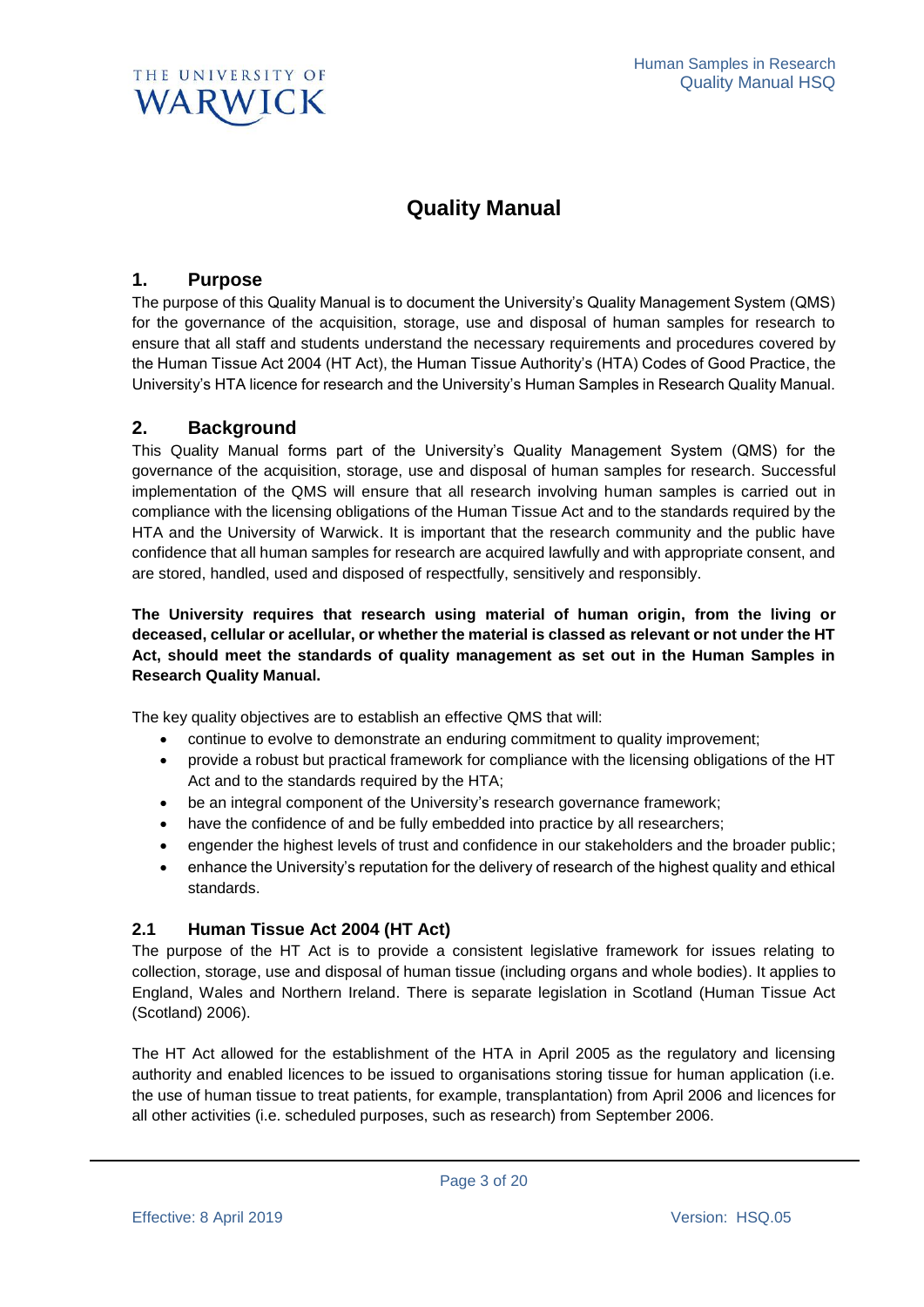The HT Act makes consent the fundamental principle underpinning the lawful storage and use of body parts, organs and tissue from the living or the deceased for specified health-related purposes and public display (Scheduled Purposes). It also covers the removal of such material from the deceased.

The HT Act regulates the removal, storage and use of human tissue – defined as material that has come from the human body and consists of, or includes, human cells (Relevant Material). Cell lines that have divided outside the human body are excluded, as is hair and nail from the living. Live gametes and embryos are also excluded as they are covered by regulation under the Human Fertilisation and Embryology Act 1990.

Offences under the HT Act, with penalties ranging from a fine to up to three years' imprisonment, or both, include:

- removing, storing or using human tissue for Scheduled Purposes without appropriate consent;
- storing or using human tissue donated for a Scheduled Purpose for another purpose;
- trafficking in human tissue for transplantation purposes;
- carrying out licensable activities without holding a licence from the HTA;
- having human tissue, including hair, nail and gametes (i.e. cells connected with sexual reproduction), with the intention of its DNA being analysed, without the consent of the person from whom the tissue came or of those close to them if they have died. Medical diagnosis and treatment, criminal investigations, etc. are excluded.

For further information on the HT Act, see:

<https://www.hta.gov.uk/policies/human-tissue-act-2004>

## **2.2 Human Tissue Authority (HTA)**

The Human Tissue Authority (HTA) is an independent regulator, established by the Human Tissue Act 2004 (HT Act) to protect public confidence by ensuring human tissue is used safely and ethically, and with proper consent. The HTA licenses and inspects organisations that store and use human tissue for the following activities (Scheduled Purposes under the HT Act, for which consent from the donor is required):

- teaching about or studying the human body;
- carrying out post-mortem examination;
- using human tissue to treat patients;
- carrying out research on human tissue;
- displaying human bodies or tissue in public (e.g. in a museum).

The HTA aims to:

- make sure that these laws are followed by setting clear and reasonable standards;
- provide codes of practice and other advice, guidance and support (including the provision of workshops and e-learning packages);
- give the public confidence that their wishes when donating tissue will be respected, that their donated tissue will be put to the best possible use, and in turn increase the willingness of the public to donate;
- give the professionals confidence that they are working within a clear and effective regulatory framework for the removal, retention, use and disposal of that donated tissue.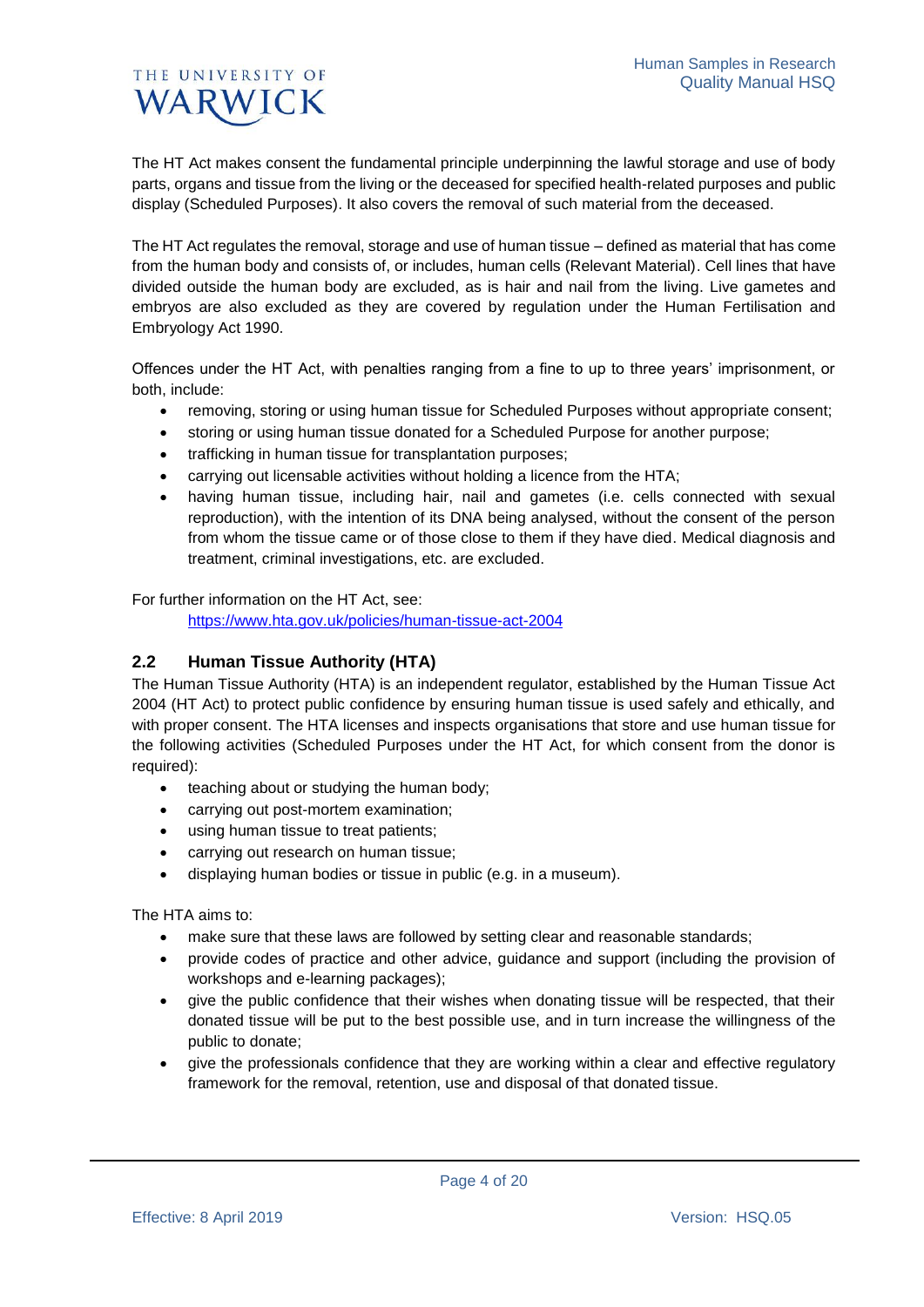

## **2.3 HTA Licensing**

An HTA licence is granted to an organisation if it shows it will comply with certain essential standards set by the HTA. When an organisation applies for a licence it assesses itself against those HTA standards. The HTA then evaluates the information provided and where necessary asks for more information before it issues a licence (Phase 1 Inspection). The HTA also inspects organisations to check that they maintain good standards and follow appropriate procedures (Phase 2 Site Inspection). Organisations the HTA consider to be highest risk are amongst the first to be inspected.

Each licensed organisation has to nominate a person who will supervise the activities being carried out - the Designated Individual (DI). DIs undergo specific training provided by the HTA to undertake this role and have statutory duties as set out in the HT Act (Section 18).

A licence is granted for a principle activity or 'scheduled purpose', such as, research, and specifies the premises where the activity is to be carried out (where there may be multiple places where the activity is undertaken, but within the same organisation, the licence will specify a hub site and other satellite sites, where these different premises have separate postcodes).

The HTA grants licences in five key areas of activity (sectors):

- Human Application;
- Post Mortem;
- Anatomy;
- Research:
- Public Display.

A licence is granted under certain conditions:

- Statutory (e.g. licensed activities must only take place on the premises specified in the licence; licensed organisations must ensure activities carried out under the licence are supervised; information required by the HTA is recorded and access to it is given to HTA inspectors as required; licence fees are paid to the HTA);
- Standard:
- Additional (require compliance where a standard is not being met; to support the improvement of standards).

The HTA can revoke, vary or suspend a licence where, for example:

- information in the licence application is found to be false or misleading;
- DI has failed to discharge their duties;
- premises are no longer suitable.

A licence is required to store relevant material for use in research. There is an exception where tissue is being stored for use in a specified REC-approved project and is not retained after that project for unspecified future use. The licence will allow storage for the specified activity (in this case research) to take place at the specified premises under the supervision of the DI named on the licence. The licence requires particular records to be kept and to be made available to the HTA during inspection.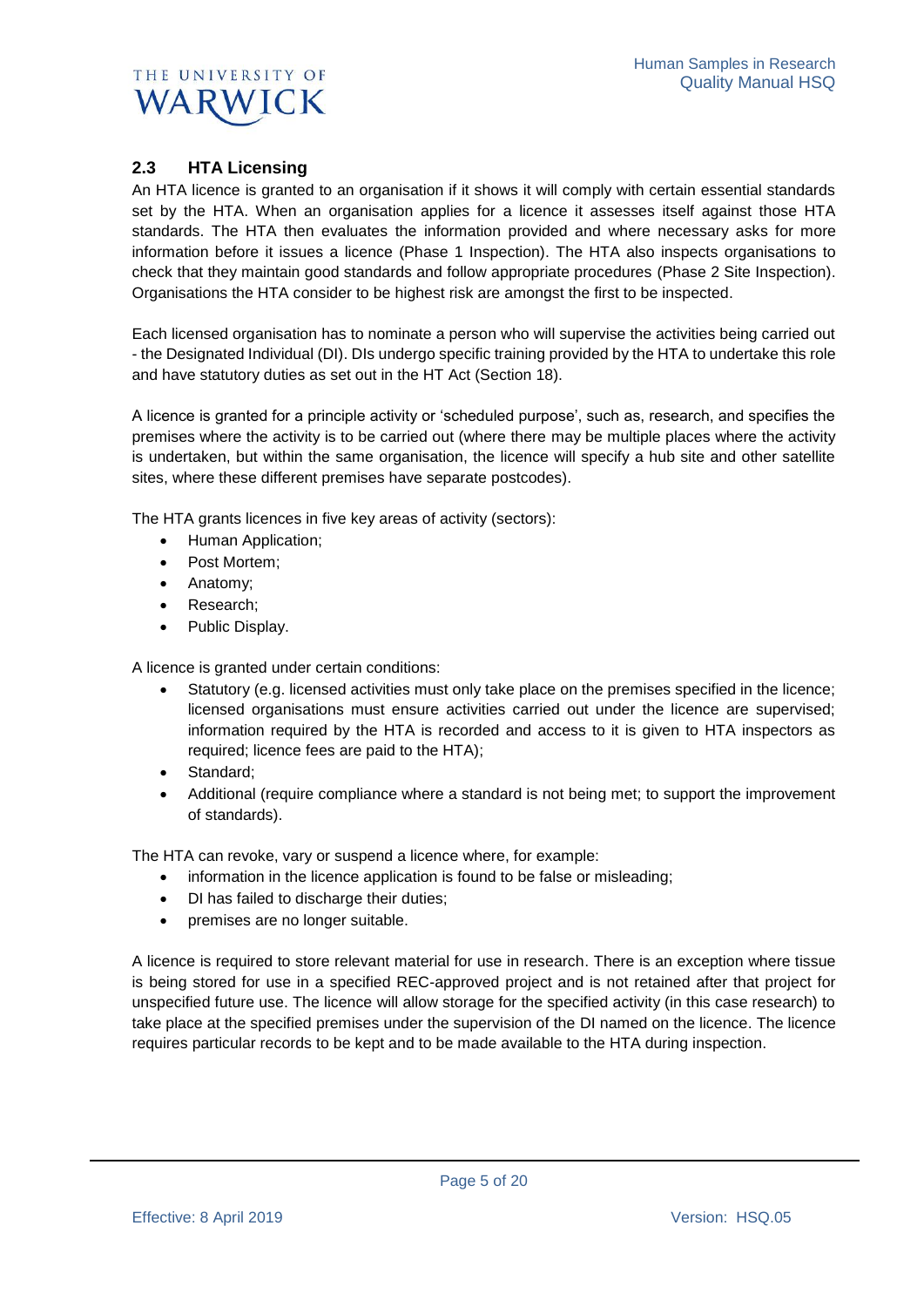The DI carries out the main responsibilities under the licence. The DI needs to ensure that suitable people carry out the activity using suitable procedures (and Standard Operating Procedures need to be available for these) and that any conditions attached to the licence are met.

## **2.4 HTA's Codes of Practice**

The HTA's Codes of Practice and Standards provides practical guidance to carrying out activities within the scope of the HTA's remit.

Code A (Guiding Principles and Fundamental Principles of Consent) is the overarching Code and contains information that is applicable to all establishments and professionals.

Code E (Research) is the sector-specific code that relates to the HTA Licence at Warwick. \*The four key Codes for staff and students undertaking research are asterisked above.

To download the HTA's Codes of Practice: <https://www.hta.gov.uk/hta-codes-practice-and-standards-0>

The HTA's Codes of Practice should be read in conjunction with the University's Standard Operating Procedures (SOPs) (see 8 below) and the University's Human Samples in Research Quality Manual.

## **2.5 HTA Standards**

In order to obtain an HTA licence, an organisation must demonstrate that it meets a number of core standards. These relate to consent provision of the HT Act and the regulatory requirements for governance and quality systems, suitable premises and appropriate arrangements for disposal. These four core standards can be summarised as follows:

- Consent *must be obtained as set out in the HTA Code of Practice A*
- Governance and Quality systems *must have systems in place to ensure the provision of safe tissue of reliable quality*
- Premises, Facilities and Equipment *must be suitable for the licensed activity undertaken*
- Disposal *establishments should develop a clear and sensitive disposal policy*

These are generic, give goals to be achieved and provide a basis for the assessment of compliance with the HT Act and the HTA's Codes of Practice.

The HTA expects compliance with all its standards, even if human tissue is to be held only for a short period of time or if only a few samples are held under the authority of a licence.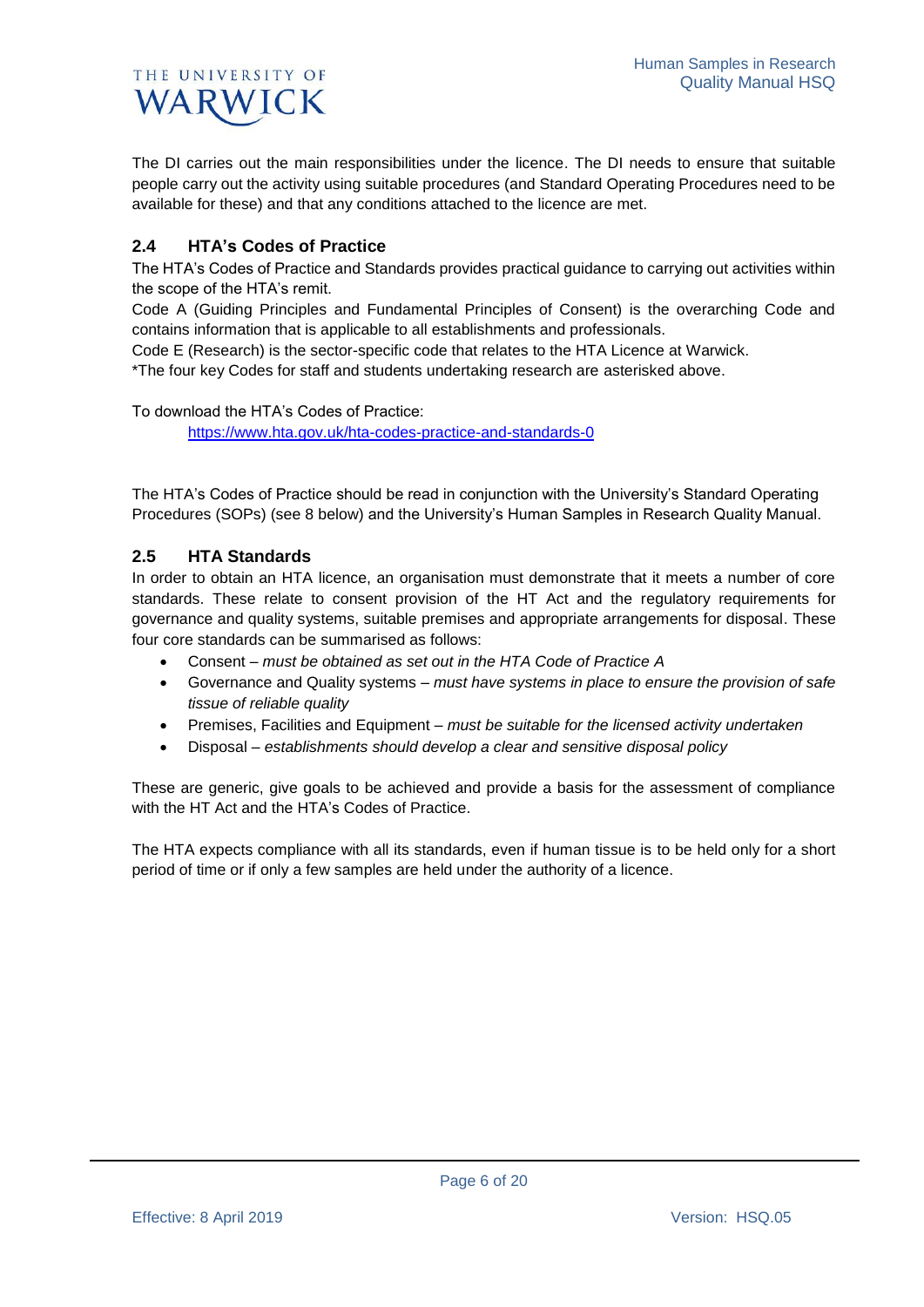

## **3. The University's HTA Licence**

The University holds a licence from the HTA for research (Licence number 12297).

The University is licensed to store human tissue (Relevant Material) at the following sites (Licensed Premises):

| Hub site:             | <b>Clinical Sciences Research Laboratory</b><br>Warwick Medical School<br>University of Warwick |                         |  |
|-----------------------|-------------------------------------------------------------------------------------------------|-------------------------|--|
|                       |                                                                                                 |                         |  |
|                       |                                                                                                 |                         |  |
|                       | <b>Clifford Bridge Road</b>                                                                     |                         |  |
|                       | Coventry, CV2 2DX                                                                               |                         |  |
|                       | Satellite site:                                                                                 | School of Life Sciences |  |
| University of Warwick |                                                                                                 |                         |  |
| Gibbet Hill Road      |                                                                                                 |                         |  |
| Coventry, CV4 7AL     |                                                                                                 |                         |  |
|                       |                                                                                                 |                         |  |

| Licence Holder's Representative: | University Registrar                             |
|----------------------------------|--------------------------------------------------|
| Designated Individual:           | Professor John Davey, Warwick Medical School     |
| Deputy DI (in extremis)          | Professor James Covington, School of Engineering |
| Person Designated (hub):         | Cathy Parry, Technical Manager                   |
| Person Designated (satellite):   | Rebecca Allen, Technical Manager                 |

The licence authorises the storage of relevant material that has come from a human body for use for the following scheduled purposes:

- Determining the cause of death;
- Establishing after a person's death the efficacy of any drug or other treatment administered to him/her;
- Obtaining scientific or medical information about a living or deceased person which may be relevant to any other person (including a future person);
- Public display;
- Research in connection with disorders, or the functioning, of the human body;
- Clinical audit;
- **Education or training relating to human health;**
- Performance assessment:
- Public health monitoring;
- Quality assurance.

The licensed activity should be carried on only at the licensed premises specified above, and under the supervision of the DI. A copy of the licence is displayed at each site i.e. at the licensed premises.

## **4. Quality Management System (QMS)**

The University's Quality Management System (QMS) relates to the governance of the acquisition, storage, use and disposal of human samples for research to ensure that all staff and students understand the necessary requirements and procedures covered by the HT Act, the HTA's Codes of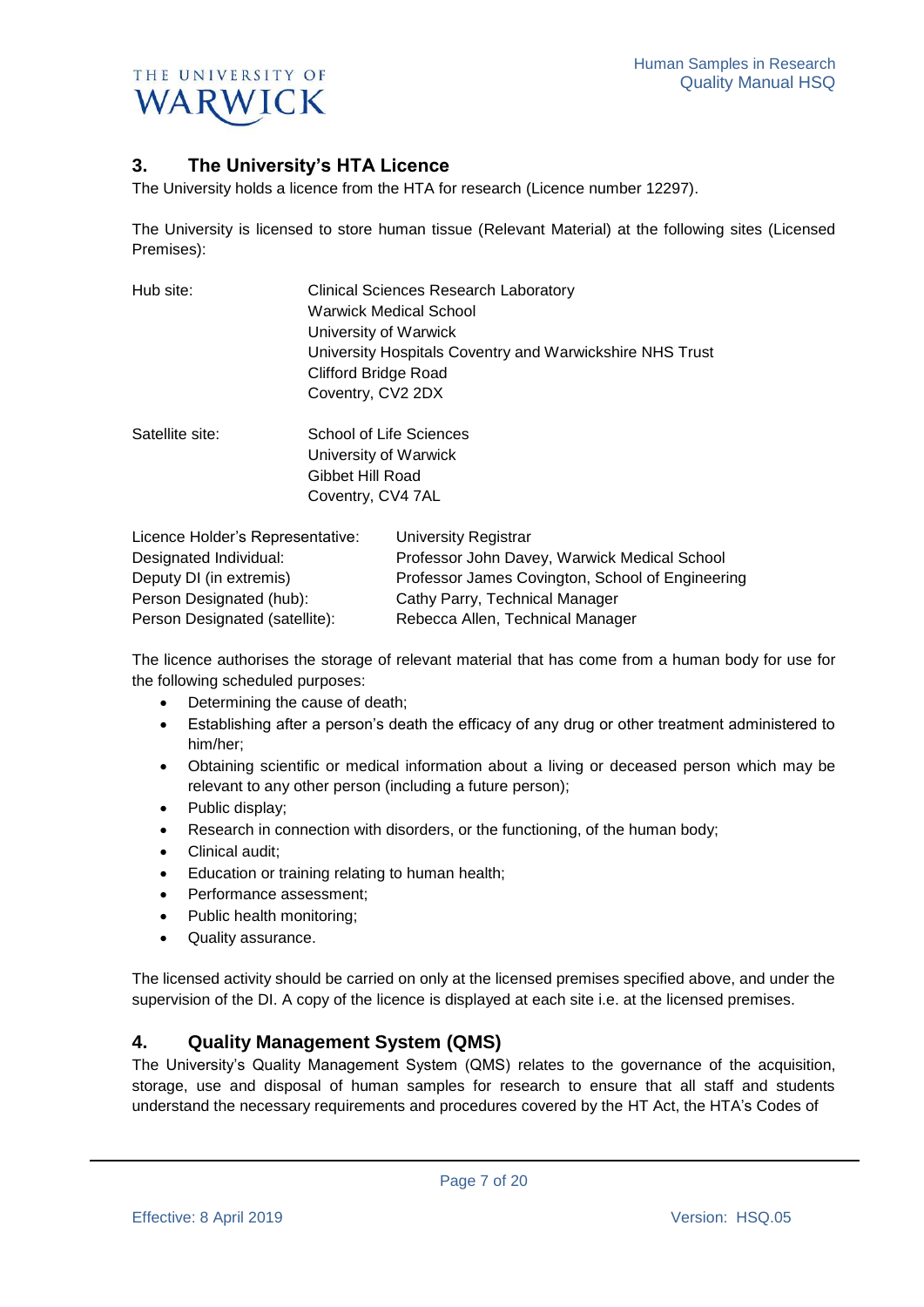Good Practice, the University's HTA licence for research and the University's Human Samples in Research Quality Manual.

The successful implementation of the QMS framework of policies and procedures will ensure that all research at the University involving human samples is carried out in compliance with the licensing obligations of the HT Act, to the standards required by the HTA and the University's Human Samples in Research Quality Manual.

It is also important that the research community and the public have confidence that all human samples for research are acquired lawfully and with appropriate consent, and are stored, handled, used and disposed of respectfully, sensitively and responsibly.

The key quality objectives are to establish an effective QMS that will:

- continue to evolve to demonstrate an enduring commitment to quality improvement;
- provide a robust but practical framework for compliance with the licensing obligations of the HT Act and to the standards required by the HTA;
- be an integral component of the University's research governance framework;
- have the confidence of and be fully embedded into practice by all researchers;
- engender the highest levels of trust and confidence in our stakeholders and the broader public;
- enhance the University's reputation for the delivery of research of the highest quality and ethical standards.

**The University requires that all human samples, from the living or deceased, cellular or acellular, or whether the material is classed as relevant or not under the HT Act, should meet the standards of quality management as set out in this Quality Manual.**

### **The following section is provided as additional information about the definition of Relevant Material in the HT Act.**

Under the HT Act, relevant material is defined as that which consists of, or contains, human cells. The fundamental principle is that if a sample is known to contain even a single cell that has come from a human body then the sample should be classified as relevant material.

There are four categories of relevant material:

- Specifically identified relevant material;
- Processed material:
- Bodily waste products:
- Cell deposits and tissue sections on slides.

#### *Specifically identified relevant material*

Bodily organs and tissues consisting largely or entirely of cells, and clearly identifiable and regarded as such.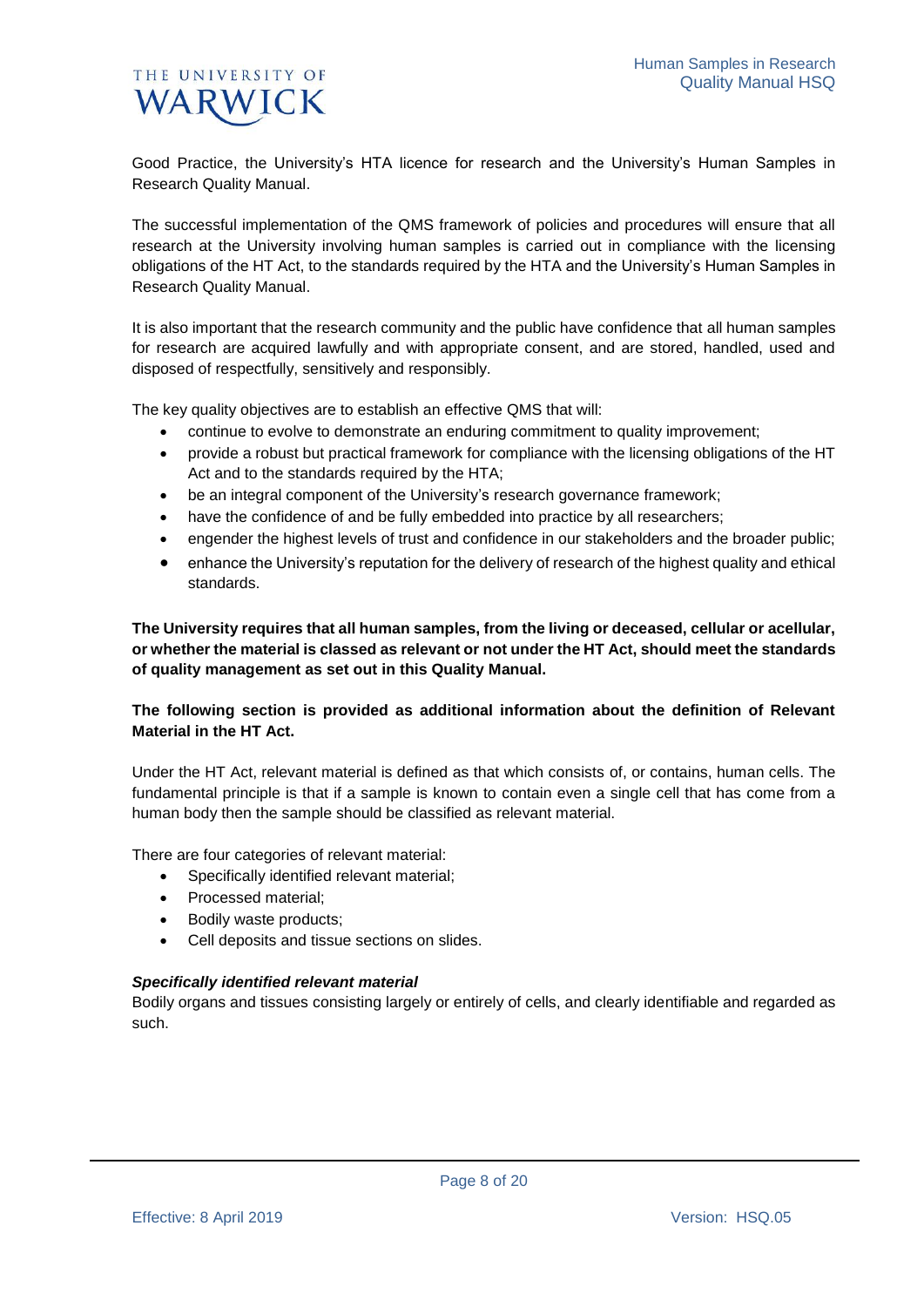

#### *Processed material*

When processed material is generally agreed to leave it always either cellular or acellular (as a result of the process), then the presumption should be that all examples should be regarded as such. For example:

- Plastinated body parts are relevant material (the plastination process is designed to preserve cellular structure);
- Plasma and serum are not relevant materials.

#### *Bodily waste products*

Bodily waste is normally regarded as relevant material, this reflects the view that a single cell may be the subject to research. This includes excretions and secretions:

- Urine
- Saliva
- Sweat
- Stool
- Pus
- Washings (such as, nasopharyngeal or peritoneal)

#### *Cell deposits and tissue sections on slides*

Sections likely to contain whole cells or intended to be representative of whole cells are considered to constitute relevant material.

#### *Relevant material under the HTA licence excludes:*

- Gametes and embryos outside the human body (these are covered by legislation under the Human Embryology and Fertilisation Act, 2008);
- Hair and nail from a living person;
- Cell lines which have divided outside the human body (see note below);
- Extracted DNA and RNA.

*Note*: If primary cells remain, then the cell line or cell culture could be considered relevant material. There is a judgement to be made in such instances depending on knowledge of the rate of cell division and culture conditions.

Questions regarding relevant material should be directed to the DI. Further guidance on what does and does not constitute relevant material is available from the HTA at:

<https://www.hta.gov.uk/policies/relevant-material-under-human-tissue-act-2004>

All relevant material must be stored under an HTA licence unless one of the following licensing exceptions applies:

#### **It is being held for an NHS REC approved study**

Ethical approval must be from an NHS Research Ethics Committee (REC), or be pending approval. An application for REC approval is pending from the point it has been submitted until the decision of the committee has been communicated to the applicant. Material having ethical approval from an ethics committee that is not an NHS REC (e.g. an overseas ethical committee, or the University's Biomedical Research Ethics Committee) must be stored under the HTA licence.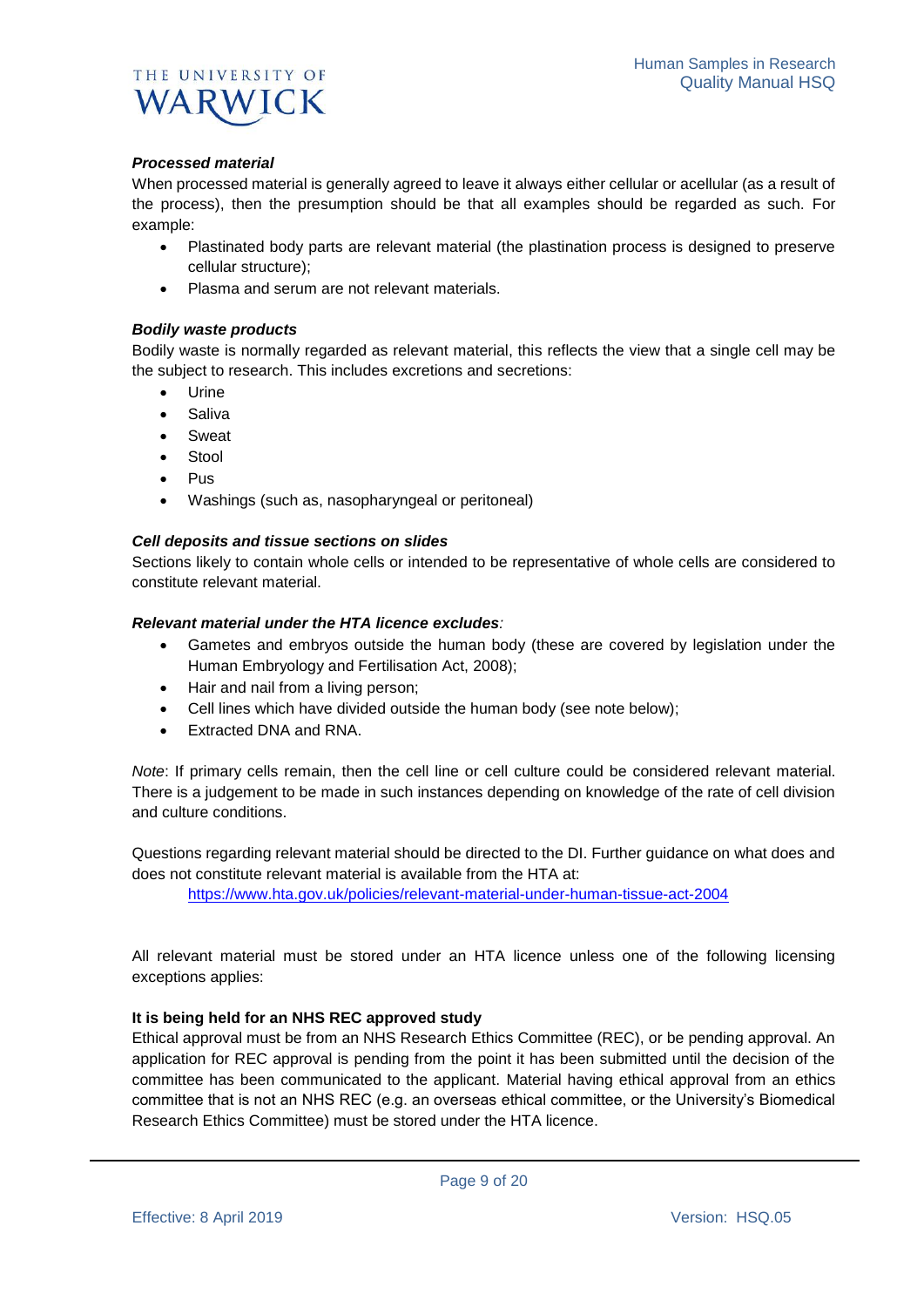

#### **It is being held prior to transfer to another organisation**

Samples must only be held for a matter of hours or days, and certainly for no more than a week.

#### **It is being held for processing to render it acellular**

Samples must only be held for a matter of hours or days, and certainly for no more than a week.

#### **It is very old**

Samples must be from a donor who died more than 100 years ago.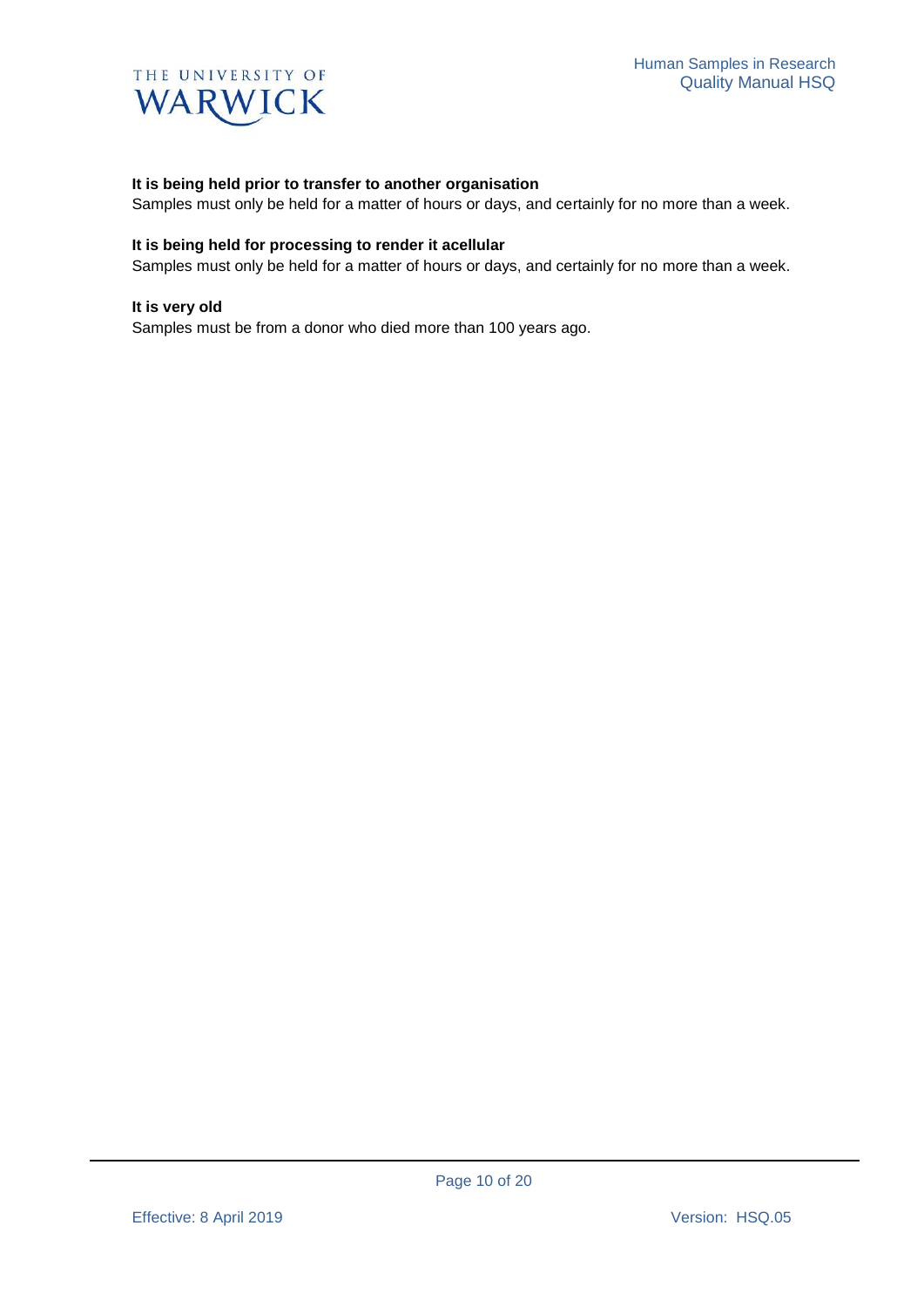



## **5. Governance and management structure**

Page 11 of 20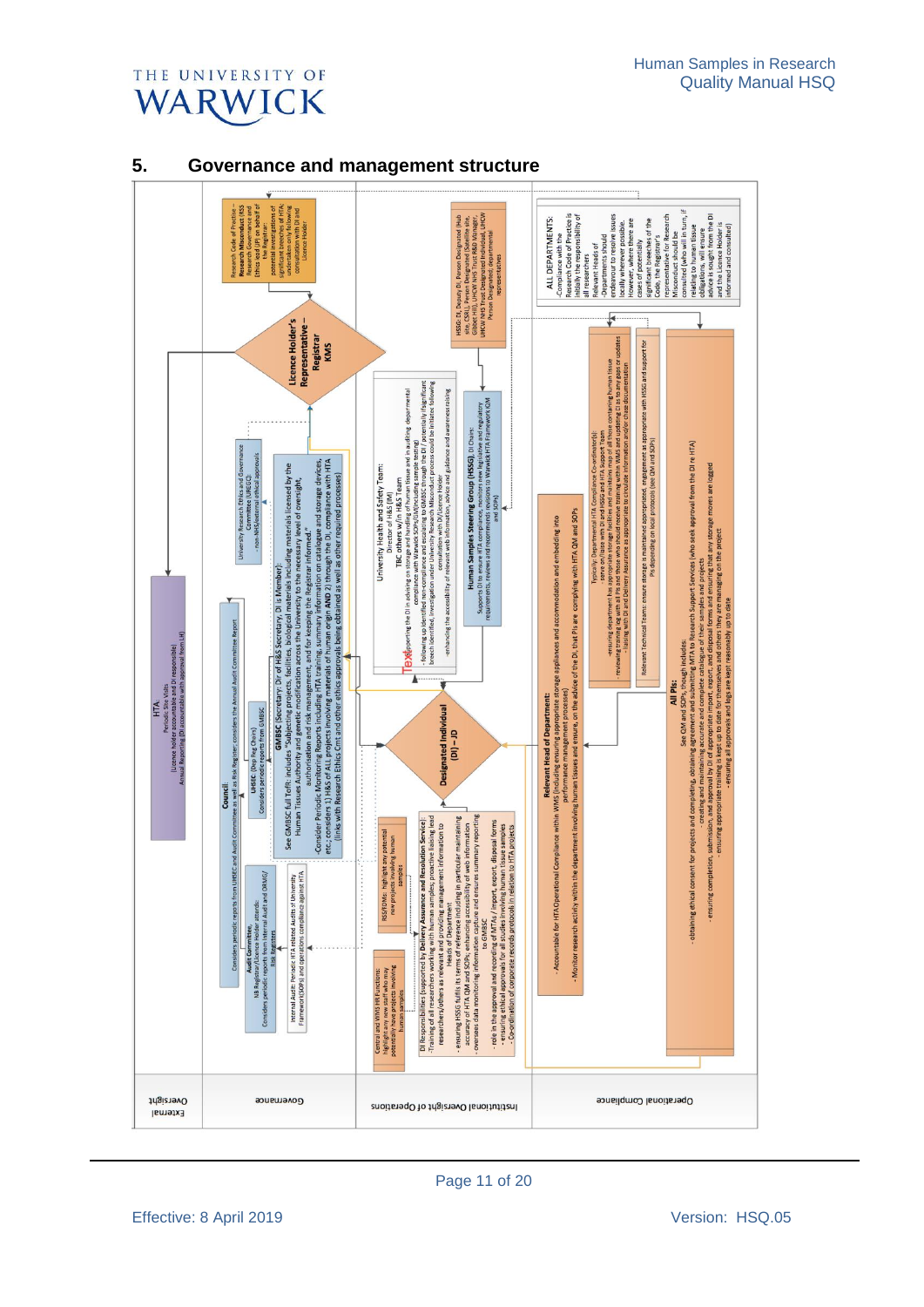## **6. Responsibilities**

## **6.1 Licence Holder**

The Licence is held by the University and the Licence Holder's Representative is a named individual in a senior managerial role who should be senior to the DI and be able to substitute for the DI where necessary. Although the role of the Licence Holder does not impose duties that are expected of the DI, the Licence Holder has the right to apply to the HTA to vary the licence, which may include recommending a new DI where, for example, the DI is unable to continue their role.

For further information on the role of the Licence Holder, see: <https://www.hta.gov.uk/policies/designated-individuals-and-licence-holders-under-human-tissue-act>

### **6.2 Licence Holder's Representative**

The Licence Holder's Representative will meet regularly with the DI to monitor the operation and compliance with the licence, will have a named nominee as a member of the Human Samples Steering Group (HSSG) and receive the minutes and reports from the Group.

### **6.3 Designated Individual (DI)**

Under the HT Act, it is the statutory responsibility of the Designated Individual (DI) to ensure that appropriate procedures and practices are in place and followed, that those involved in research using human samples are appropriately informed and trained, and that the conditions of the licence are complied with relating to the HT Act. The HTA expects compliance with all its standards and that the DI will be committed to improving quality, demonstrated by appropriate monitoring and an audit programme. The research conducted in the University involving human samples is under the supervision of the DI who is required to provide assurance to the senior management of the University that appropriate standards, legislative and regulatory requirements are met, and risks identified and managed effectively.

The DI must:

- be in a position within the licensed organisation to ensure that the activities are conducted properly by individuals who are suitable (and appropriately trained) to carry out those activities and that all necessary legislative and regulatory requirements are complied with;
- have knowledge and understanding of the HT Act and the relevant HTA's Codes of Practice;
- have time to carry out the role of DI in addition to their substantive role;
- ensure compliance with licence conditions;
- demonstrate managerial capability, ensuring quality and supervisory responsibility to effect change;
- have links to senior management/board level;
- know when to seek specialist advice to perform his/her role.

In addition, the DI will:

- act as a key point of contact for enquiries to the HTA;
- be responsible for investigating and reporting adverse events (including to the HTA, as appropriate);

Page 12 of 20

• act as Chair to the Human Samples Steering Group (HSSG);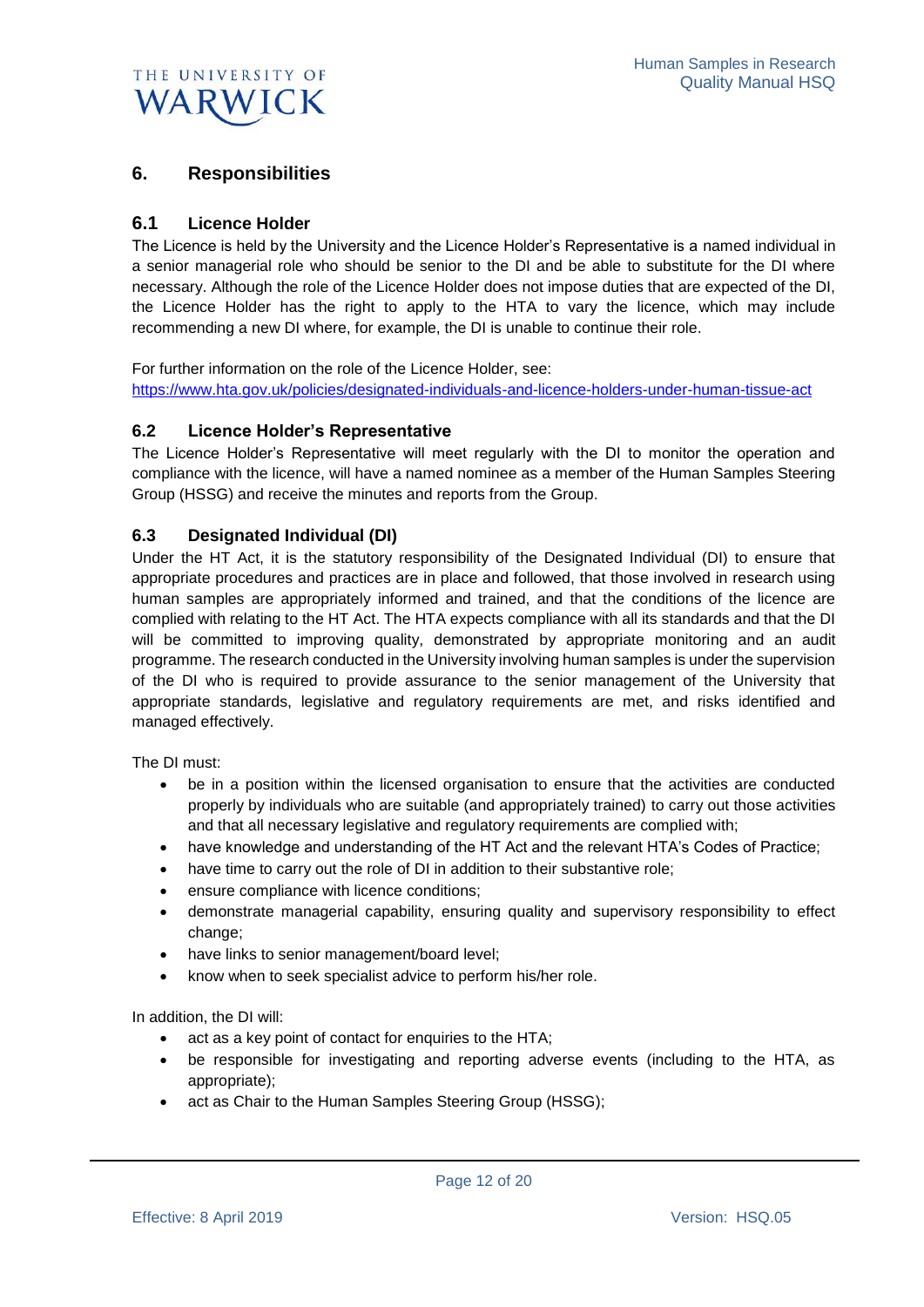

- meet regularly with the Licence Holder's Representative to provide briefings and updates as part of the monitoring of the operation and compliance with the licence;
- be informed of and authorise, as appropriate, all research and related activities in the University using human tissue, in accordance with the Standard Operating Procedures (SOPs).

For further information on the role of the DI, see:

<https://www.hta.gov.uk/policies/designated-individuals-and-licence-holders-under-human-tissue-act>

## **6.4 Deputy Designated Individual (Deputy DI)**

An individual can be nominated by the DI to act as Deputy DI. The Deputy DI will be a member of academic staff and have knowledge and understanding of the HT Act, the relevant HTA's Codes of Practice and compliance with licence conditions. The Deputy DI supports the DI, providing advice and guidance to staff and students and also supporting the conduct of audits and monitoring activities and practices. The role ensures that there is continuity of support for researchers, specifically at times when the DI may be unavailable, for example, on leave or during other short periods of absence.

The Deputy DI will not automatically replace the DI should the DI no longer be able to continue the role, as a formal application to undertake the role of DI must be made by the Licence Holder's Representative to the HTA for HTA Approval.

## **6.5 Persons Designated (PDs)**

Individuals can be nominated as Persons Designated (PD) by the DI to work under the direction of the licence in support of the DI. PDs do not have the legal duties of the DI as set out in the HT Act (Section 18) but the role of the PD carries with it the ability to "direct" others in relation to the HT Act, e.g. to assist in developing and implementing the SOPs and offering advice and guidance to those working with human samples at a satellite site. This means other individuals working under the direction of the PD are advised about how and why they need to follow procedures and systems agreed by the DI to comply with the HT Act and the University's Human Samples in Research Quality Manual. The PDs will be senior technical staff at each site, appropriately qualified to ensure that laboratory practice in relation to research using human samples is adopted.

PDs will assist the DI through the support and guidance they give staff and students and also in audits and monitoring activities and practices. PDs will also have regular dialogue with researchers and technical staff, for example, to ensure they are confident in their work, SOPs are workable and support the highest quality output in research.

PDs and the DI together play an important role in the monitoring of activity and the effectiveness of the SOPs in the working environment, to give the University and external agencies, including the HTA, assurance of compliance with the licensing obligations under the HT Act and HTA standards. Ongoing dialogue, active engagement with and feedback from the researchers, technical and support staff and students, is vital to underpin the development and successful implementation of the QMS.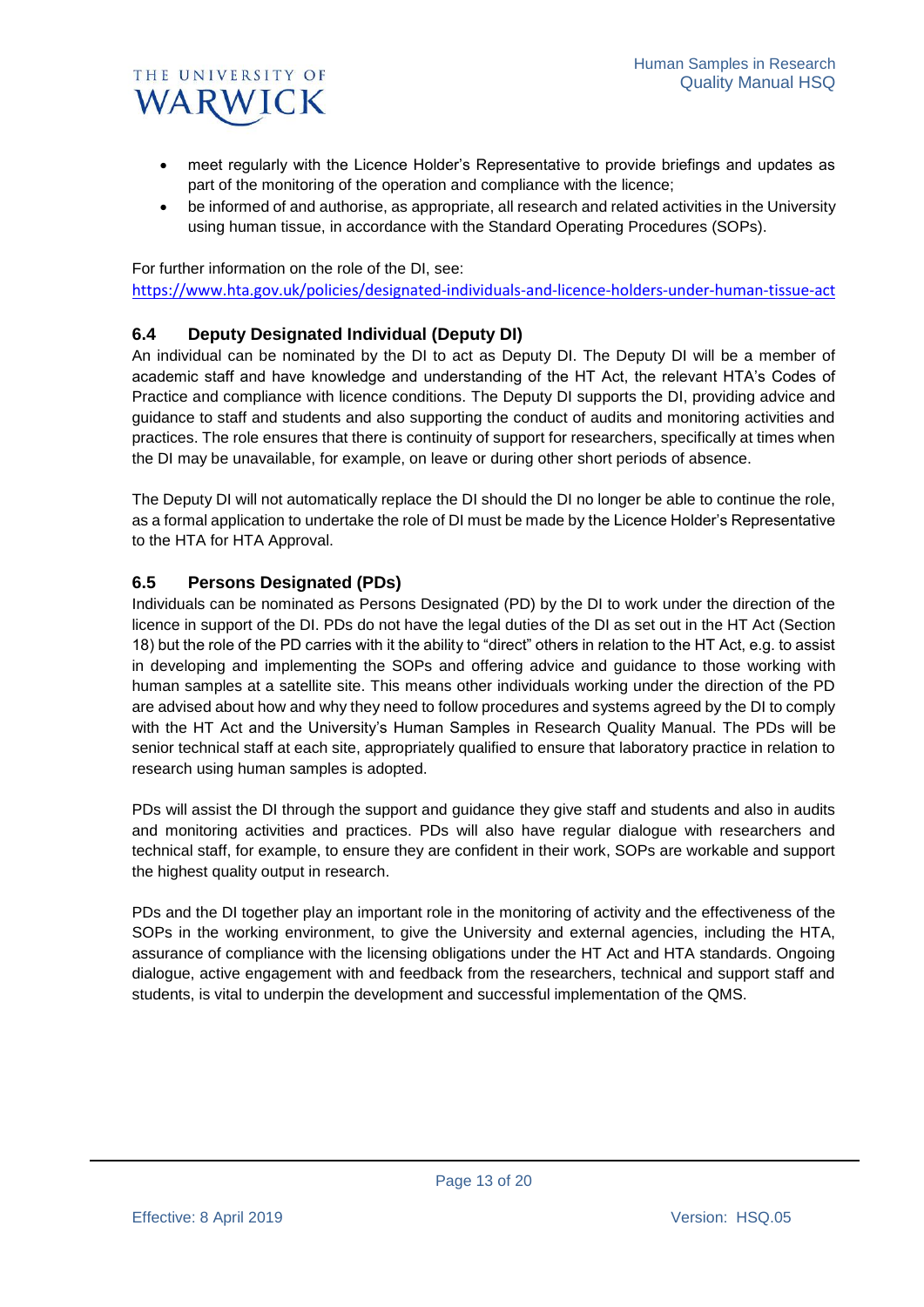

## **6.6 Human Sample Steering Group (HSSG)**

The HSSG Supports the DI to ensure HTA compliance, monitors new legislative and regulatory requirements, reviews and recommends revisions to Warwick HTA Framework (QM and SOPs). The HSSG will normally meet quarterly.

Membership of HSSG

- Designated Individual [Chair]
- Licence Holder's Representative (or their nominated representative)
- Deputy Designated Individual (in extremis)
- Person Designated (Hub site)
- Person Designated (Satellite site)
- Representatives of staff working with material of human origin
- UHCW NHS Trust R&D Manager
- Designated Individual (Anatomy & Pathology, UHCW NHS Trust)
- Person Designated (Pathology, UHCW NHS Trust)

Terms of Reference of HSSG

- To support the DI in their role as defined by the HT Act and the University's Human Tissue Authority (HTA) licence;
- To monitor new legislative and regulatory requirements relating to research activity using human material, including specific requirements under the HT Act;
- To recommend revisions to existing policies and SOPs, training and guidance available to staff and students, where appropriate, in consultation with UHCW;
- To monitor and review the effectiveness of the implementation of the QMS at the hub and satellite sites to ensure adherence to policies and SOPs to ensure consistency across the University, and with UHCW, where appropriate;
- To receive reports of adverse events and their investigation, reviewing and recommending revisions to policies, SOPs, training and guidance available to staff and students, if appropriate and monitor the implementation of corrective action;
- To approve reports on the University's research involving material for submission to GMBSC and the Licence Holder's Representative.

## **6.7 Delivery Assurance and Resolution Service**

The Delivery Assurance and Resolution Service is responsible for ensuring that arrangements are in place to capture and report on performance across the University. The Service reports to the Registrar (Licence Holder's Representative).

### **6.8 Lead Investigator and Person Responsible**

Lead Investigators drive the research and have overall responsibility for their projects as well as the governance and management of the research and their team, including responsibility for the use of human samples. This may be delegated to a named, suitably trained colleague (Person Responsible) who will be the custodian of those samples.

The Lead Investigator or Person Responsible will be responsible for conducting the research using human samples in accordance with the SOPs, related HTA standards and Codes of Practice and the University's Human Samples in Research Quality Manual, and must maintain and make available for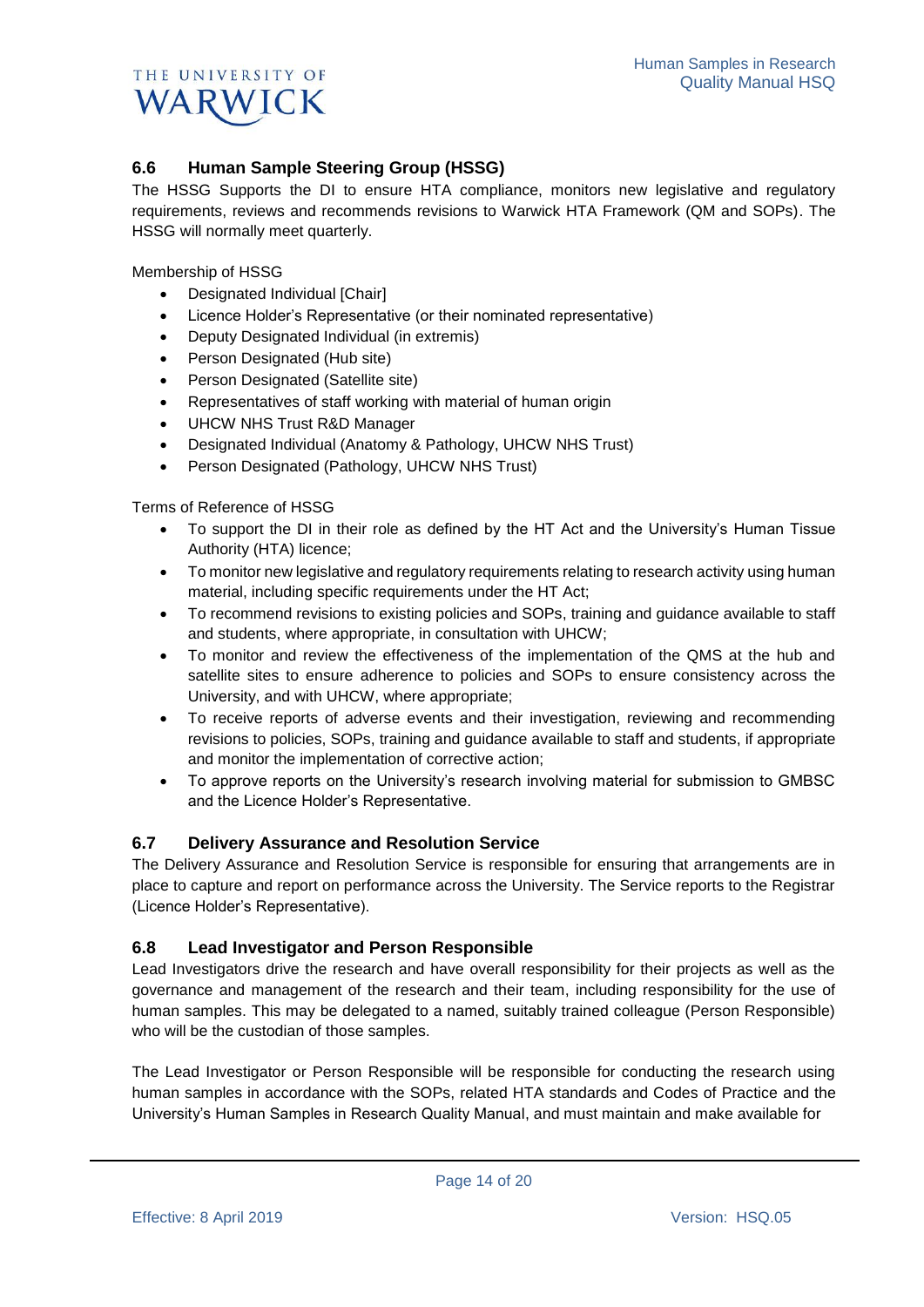internal monitoring and audit by the DI and others, in addition to external audit and inspection requirements, all appropriate and required records and documentation.

### **6.9 Individual Researchers**

All researchers, and those working in research, using human samples must:

- register as an individual working with human samples;
- undertake the appropriate training;
- receive and maintain awareness of training support materials;
- have access to advice and guidance;
- understand and adhere to the University's Quality Management System;
- comply with the requirements of the related policies and Standard Operating Procedures (SOPs);
- maintain a Personal Training Portfolio to record relevant training and development activities.

The University maintains a register of all researchers working with human samples. Registration requires the researcher to undertake training appropriate to their immediate research needs and to maintain a training programme that demonstrates they are competent to perform duties appropriate to their role in each research project. The responsibility for ensuring the accuracy and completeness of ongoing personal development rests with the individual researcher.

### **6.10 Head of Department**

Each Head of Department is accountable for human tissue operational compliance within their department (including ensuring appropriate storage appliances and accommodation exist and embedding into performance management processes). They are responsible for monitoring research activity within their department involving human tissues and for ensuring, on the advice of the DI, that PIs are complying with the human tissue QM and SOPs.

## **7. Compliance**

It is important for the continuation of research, the reputation of its researchers and that of the University more broadly, that the University adheres to its HTA licence and adopts best practice, including robust and effective quality management, to its activities involving human tissue. If any staff or students knowingly breach the HT Act, the provisions of the HTA licence, the HTA Directions or Codes of Practice, or the University's related policies and Standard Operating Procedures, detailed in the Quality Manual, they may be subject to the University's Code of Practice for the Investigation of Research Misconduct: [http://www2.warwick.ac.uk/services/rss/researchgovernance\\_ethics/research\\_code\\_of\\_practice](http://www2.warwick.ac.uk/services/rss/researchgovernance_ethics/research_code_of_practice)

## **8. Governance Framework**

Key elements of the University research governance framework include:

Code of Conduct for Research [https://warwick.ac.uk/services/ris/research\\_integrity/code\\_of\\_practice\\_and\\_policies/](https://warwick.ac.uk/services/ris/research_integrity/code_of_practice_and_policies/)

#### Ethical Scrutiny Framework:

[http://www2.warwick.ac.uk/services/rss/researchgovernance/research\\_code\\_of\\_practice/hum](http://www2.warwick.ac.uk/services/rss/researchgovernance/research_code_of_practice/humanparticipants_material_data/) [anparticipants\\_material\\_data/](http://www2.warwick.ac.uk/services/rss/researchgovernance/research_code_of_practice/humanparticipants_material_data/)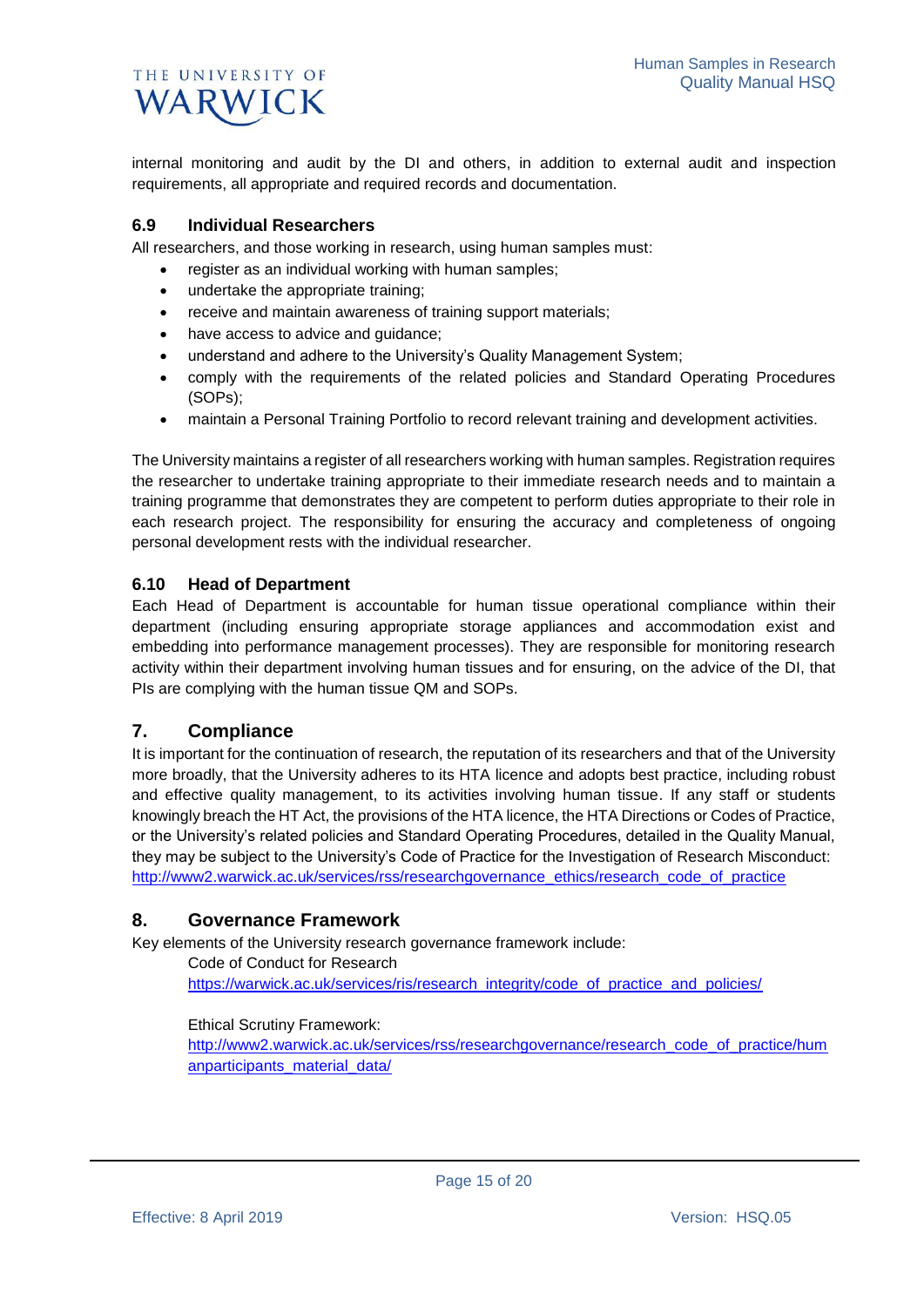

Guidelines on Ethical Conduct

[http://www2.warwick.ac.uk/services/rss/researchgovernance/research\\_code\\_of\\_practice/](http://www2.warwick.ac.uk/services/rss/researchgovernance/research_code_of_practice/)

In partnership with the UHCW NHS Trust, a number of agreements have been developed to bring about greater continuity for the management and conduct of research across the two organisations. Both organisations remain committed to further development of compatible quality management and governance systems and the existing joint agreements will be subject to regular review.

## **8.1 Genetic Manipulation and Biosafety Committee (GMBSC)**

The GMBSC is responsible for subjecting projects, facilities, biological materials (including material of human origin) and genetic modification across the University to the necessary level of oversight, authorisation and risk management, and for keeping the Registrar informed. GMBSC will receive and consider periodic reports from the DI on the university's research involving human samples (to include, for example, reports on training & registration, information on catalogue and storage devices, adverse events etc.). GMBSC is a sub-committee of the University Health and Safety Executive Committee (UHSEC).

### **8.2 University Health and Safety Executive Committee (UHSEC)**

The UHSEC receives reports from GMBSC and reports to the Council of the University on the legal obligations of the University in respect of health and safety.

### **8.3 University Research Ethics and Governance Committee (UREGC)**

UREGC is a committee of Council and Senate which oversees the operation of the University's research governance framework and will recommend policies on issues of ethics and conduct in relation to research. Application for the ethical approval of research projects involving human samples and not requiring NHS REC approval would be considered by the UREGC sub-committee, the Biomedical and Scientific Research Ethics Committee (BSREC).

### **8.4 Audit Committee**

The Audit Committee is a committee of Council, and comprises lay members. It plays a key role in considering issues relating to risk management and internal control.

### **8.5 Council**

The Council is the executive governing body of the University with particular managerial responsibilities for finance and the University estate, and also a more general remit to oversee the conduct of the University in concert with the Senate.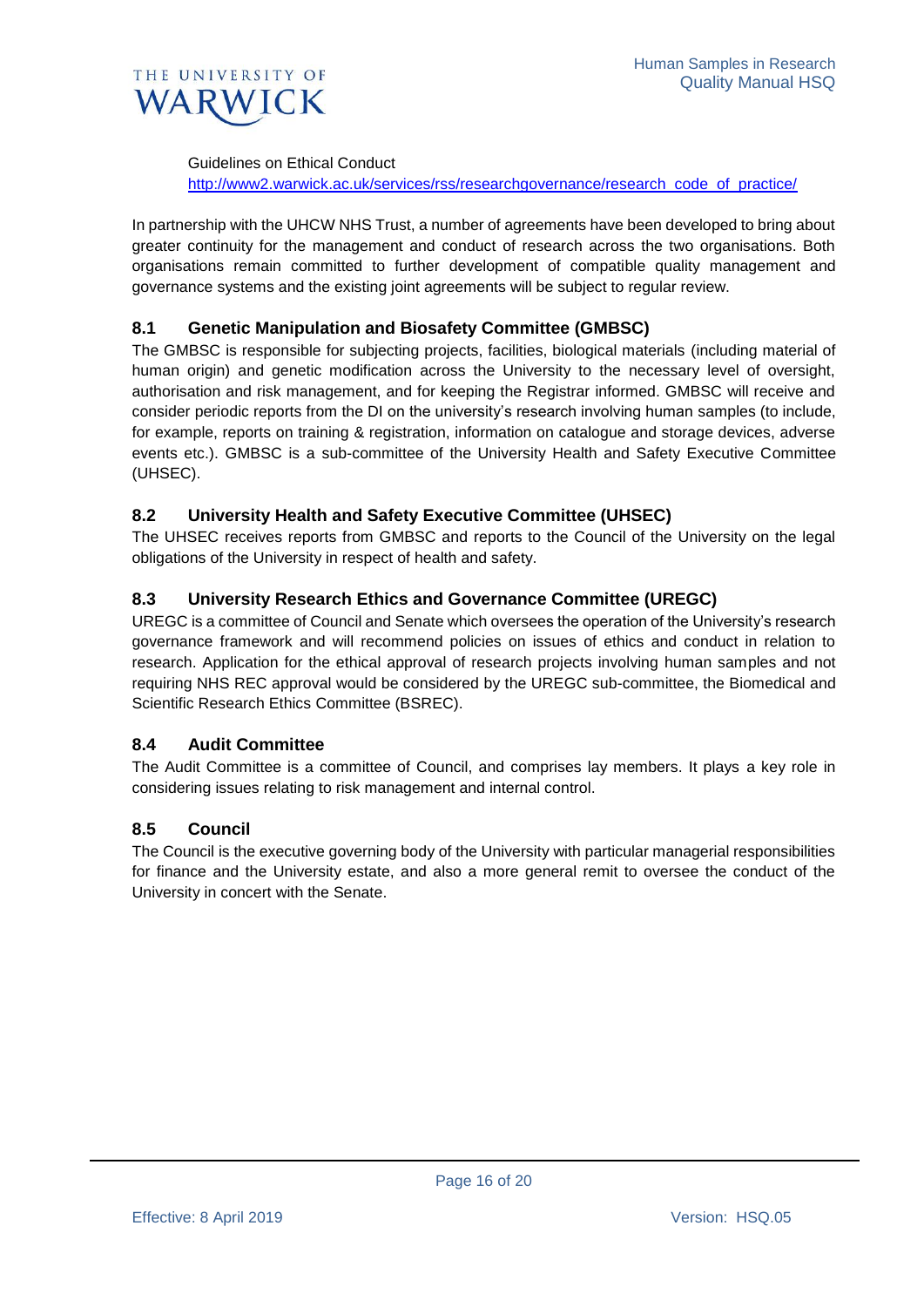

# **9. Standard Operating Procedures (SOPs)**

As part of the QMS, the following SOPs have been developed, detailing polices and instructions on all the processes that affect the quality and safety of human samples used in research:

- HS1 Standard Operating Procedures
- HS2 Consent
- HS3 Acquisition and Transfer
- HS4 Storage
- HS5 Adverse Events
- HS6 Disposal
- HS7 Training
- HS8 Audit

SOPs provide a uniform approach to the performance of specific functions to ensure continuity and consistency across the University. They have been produced in line with the relevant HTA's Codes of Practice and should be read in conjunction with them.

# **10. Training**

All those involved in research involving human samples are required to read the Quality Manual and SOPs and to understand how their requirements relate to their research. This should be recorded in the Personal Training Portfolio on the Working with Human Samples sign-off form, in accordance with the SOP HS7 Training.

# **11. Advice and guidance**

Further advice on any aspect of the policies and procedures in this Quality Manual may be sought from the DI, Deputy DI or the PDs. The DI may seek advice directly from the HTA when appropriate.

# **12. Monitoring and audit**

Regular monitoring of the effectiveness of the implementation of this Quality Manual will be undertaken by the DI, the Deputy DI, the PDs and/or others nominated by the DI. In addition, audits may be undertaken by the DI, the University's Internal Audit Service or the HTA, in accordance with SOP HS8 Audit.

# **13. Complaints**

Any individual member of staff, student or member of the public wishing to raise a complaint in relation to the use of human samples in research should direct it to the DI in the first instance. If the complaint is not resolved to the satisfaction of the complainant, it may be referred to the Director of Specialist HR, on behalf of the Registrar, in accordance with the University's Complaints and Feedback Procedure.

For further information on complaints, see: <https://warwick.ac.uk/services/feedbackcomplaints>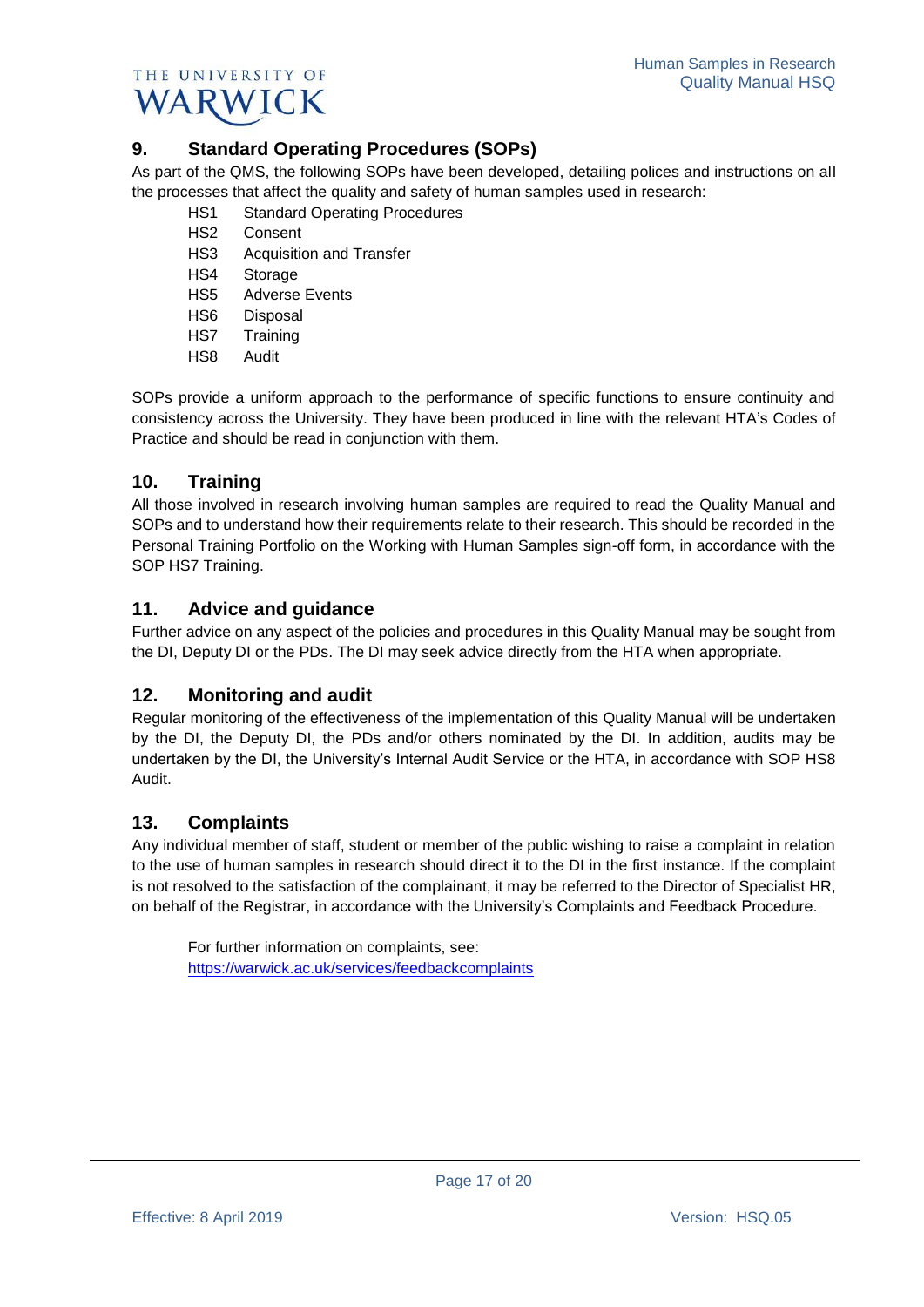

# **Definitions**

**Acquisition:** The collection and receipt of human samples. Consent from the donor must be in place unless exemptions to the consent provisions under the HT Act apply.

**Adverse event/incident:** An event or incident that may, or have the potential to, result in the theft, damage or loss of human samples or may compromise the University's compliance with the licensing obligations under the HTA, or the good governance and output of research using human samples.

**Appropriate consent:** The HT Act defines appropriate consent in terms of the person who may give consent. This is either the consent of the person concerned (the donor of the human samples), their nominated representative or (in the absence of either of these) the consent of a person in a qualifying relationship with the donor (e.g. spouse or partner; parent; child; etc.). This must be in place to use and store relevant material, taken from the living or deceased, for research and to hold bodily material with the intention of analysing its DNA.

**Audit:** The evaluation of a system, process or procedure in order to ascertain its effectiveness and the validity and reliability of the information.

**Clinical waste:** Any material which has come from a living person who was in the course of receiving medical treatment, undergoing diagnostic testing or participating in research.

**Deputy Designated Individual (Deputy DI):** The person who deputises for the DI during short-term absences by the DI.

**Designated Individual (DI):** The person who is authorised and, supervises the activities under a licence issued by the Human Tissue Authority (HTA).

**Disposal:** The permanent removal or destruction of human samples previously used and/or stored for research.

**Existing Holdings:** Human samples (relevant material) held immediately prior to 1 September 2006.

**Human Samples Project Log**: A database (stored on a secure drive) containing information on each and every project involving human samples at the University of Warwick.

**Human samples, tissue and material:** All material derived from a human (cellular and acellular) that may be acquired, stored and used in research.

**Human Tissue Act 2004 (HT Act):** Legislation that regulates the removal, storage and use of human tissue, defined as material that has come from a human body and consists of, or includes, human cells. The HT Act covers England, Wales and Northern Ireland. Consent is the fundamental principle of the legislation and underpins the lawful removal, storage and use of body parts, organs and tissue. Different consent requirements apply when dealing with tissue from the deceased and the living. The Human Tissue Act lists the purposes for which consent is required (Scheduled Purposes).

**Human Tissue Authority (HTA):** The independent regulator established by the HT Act to protect public confidence by ensuring human tissue is used safely and ethically, and with proper consent. The HTA licenses and inspects organisations that collect, store and use human tissue for the Scheduled Purposes, for which appropriate consent is required (unless exemptions apply).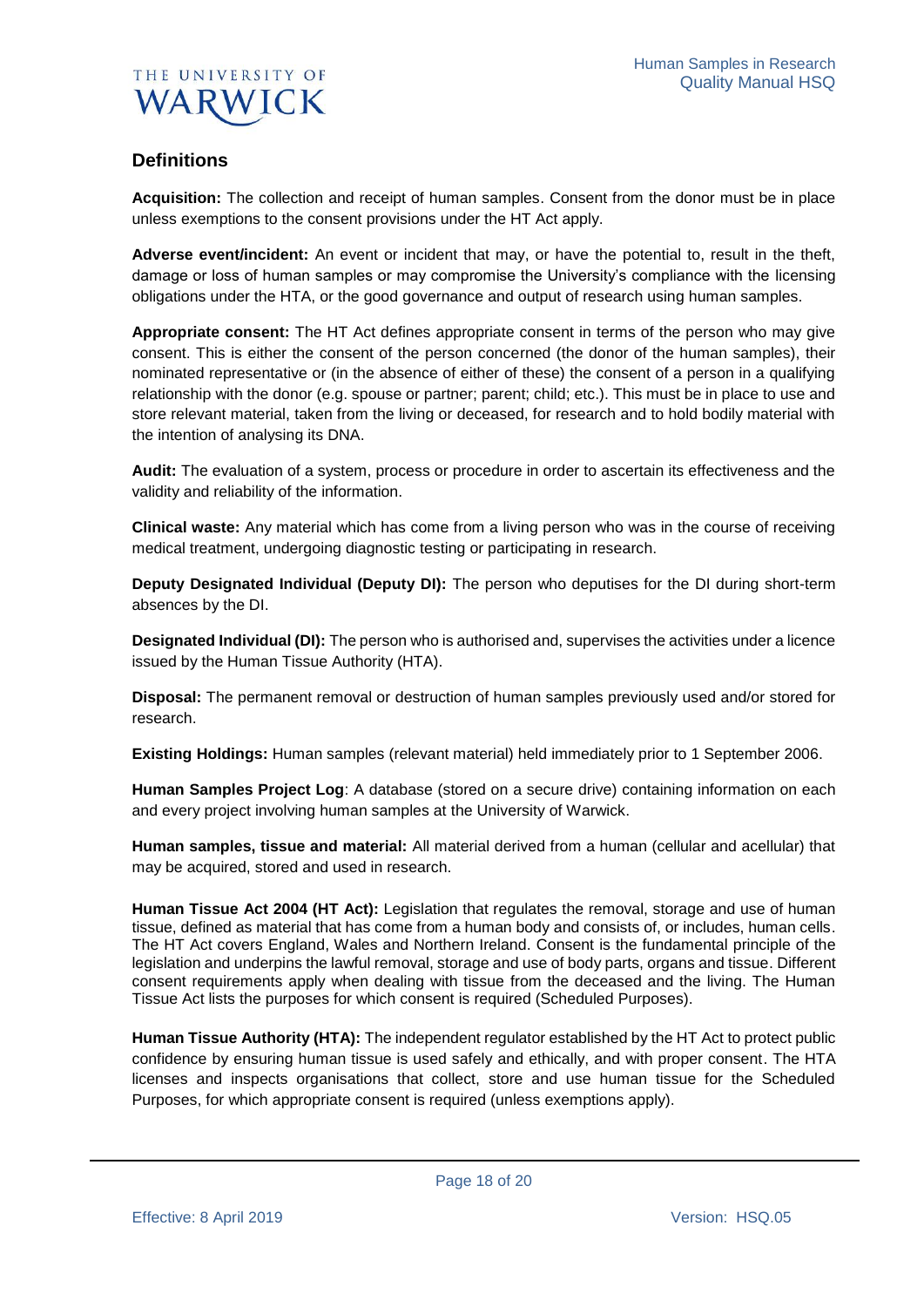**HTA Codes of Practice:** Provide guidance and lay down expected standards for each of the sectors regulated by the HTA (e.g. research) and under the HT Act. They are designed to support professionals by giving advice and guidance based on real-life experience. The codes were approved by Parliament in July 2009 and came into force on 15 September 2009.

**HTA Standards:** Core standards in four key areas that must be met for an organisation to obtain an HTA licence, relating to the provisions in the HT Act and the regulatory requirements: Consent; Governance and Quality Systems; Premises, Facilities and Equipment; Disposal.

**Lead Investigator:** Appropriately qualified individual who has responsibility for the conduct of the research and the human samples being acquired, stored and used on the research project. Usually the chief or Principal Investigator but who might delegate responsibility for the human samples to a suitably trained Person Responsible.

**Material of human origin:** All material derived from a human (cellular and acellular) that may be acquired, stored and used in research.

**Quality Management System (QMS):** Centralised governance framework policies, procedures, training, provision of advice and guidance, documentation and data records relating to all aspects of acquisition, storage, use and disposal of human samples.

**Person Designated:** Individual appointed by the DI to assist them in supervising the licensable activities carried out within their organisation.

**Person Responsible:** Suitably trained individual responsible for the human samples acquired, stored and used for research, as delegated to do so by the Lead Investigator for the research project.

**Personal Training Portfolio (PTP):** A record of documentation regarding the training received and training support materials relating to the acquisition, storage, use and disposal of human samples in research, which is required to be constantly maintained and updated.

**Relevant material:** Human samples that consist of or contain human cells. It excludes gametes and embryos, hair and nail from a living person; cell lines which have divided outside the human body and extracted DNA and RNA.

**Research:** A study which addresses clearly defined questions, aims and objectives in order to discover and interpret new information or reach new understanding of the structure, function and disorders of the human body. Research attempts to derive new knowledge and includes studies that aim to generate hypotheses, as well as studies that aim to test them or develop practical applications of new knowledge.

**Sample label:** Indelible and unique identification code securely attached to the container holding each individual human sample which must be appropriate to the storage conditions. Sample labels must not contain patient identifiable information.

**Sample Register:** The system for recording data on and tracking all human samples from acquisition to disposal.